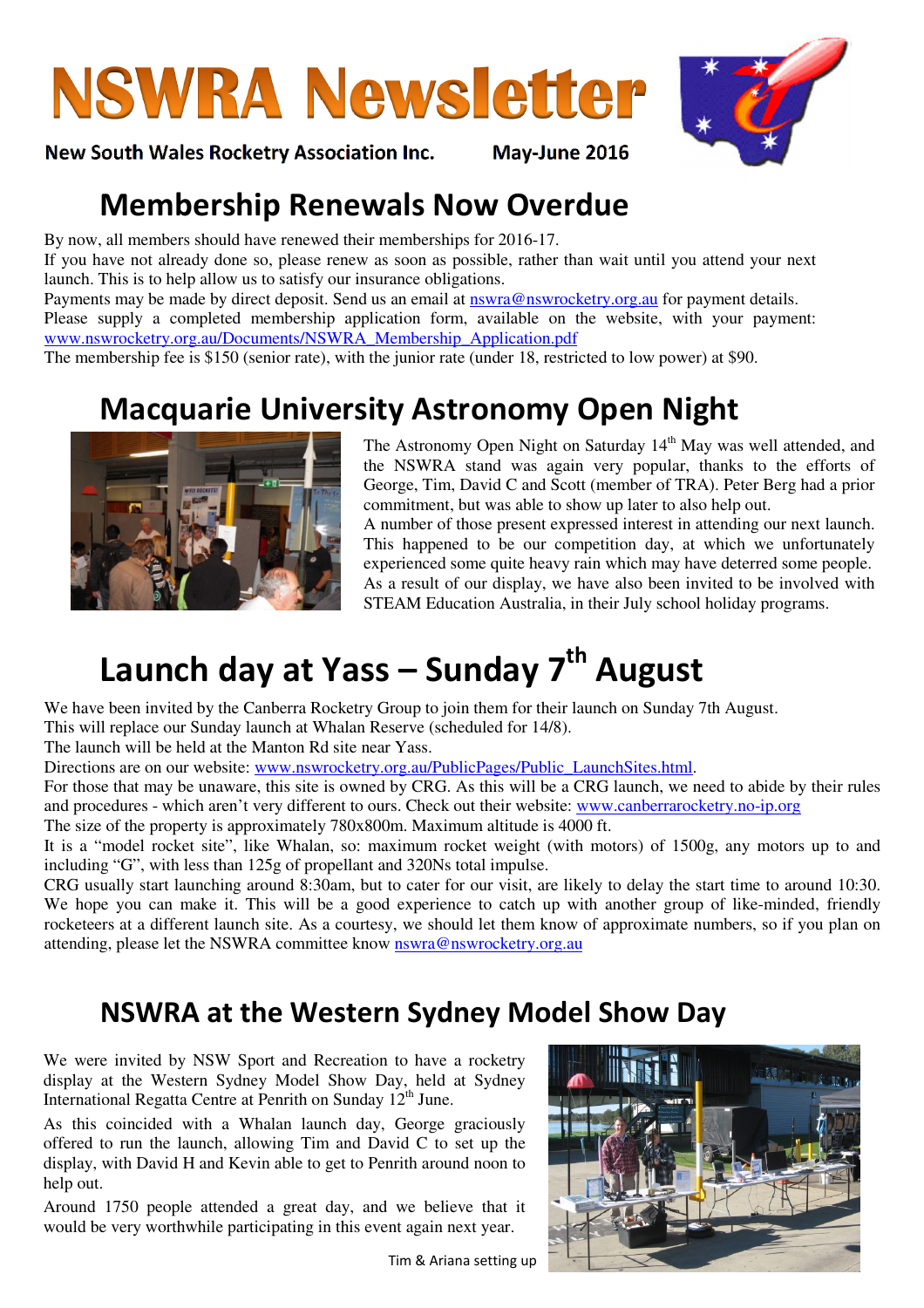# Launch weekend at Mullaley in September

We can confirm that the next launch weekend at Mullaley will be held on  $10^{th}$ -11<sup>th</sup> September (not the October long weekend as previously indicated).

This will replace our scheduled Sunday launch in September at Whalan Reserve.

See our website for general directions: www.nswrocketry.org.au/PublicPages/Public\_LaunchSites.html More detailed information will be provided to those planning to attend, so please let us know.

# Trial of Flight Cards

NSWRA is a somewhat atypical rocket club in that we have not required flyers to submit flight cards for their rockets. Up until now, we relied solely on a logbook. This has made it difficult for the RSO to perform the required checks on every rocket prior to its launch. It also created a messy situation for high power rocket flights, where it was required to fill in a flight card in addition to entering details in the logbook.

Flight cards are a great tool for owners to check and report various aspects of their rockets, adding to the experience, and it is a good practice to have flyers prepare for HPR, where flight cards are already a requirement.

The flight cards we are in the process of trialling are intended to cover the key aspects and not be too complicated.

Once we have agreed on the final design, members, if they so desire, can print off the cards (four per A4 sheet), and fill in just the general information for their rocket beforehand. Final checks will need to be done on the day of the launch.

You need to fill in the card legibly and completely (not the shaded sections). A lot of the information required on the card is simply "Y/N" or check-boxes, so for these sections you just need to circle or cross out an option, or tick a box.

The critical step is to submit your rocket and flight card to the RSO for approval **before** placing the rocket on the pad.



First Prize

### **Competition Results**

Despite some rain early in the morning, we were able to hold the altitude duration contest on Saturday 28<sup>th</sup> May.

See the launch day report for more details.

Point scores were determined by taking the difference between the recorded maximum altitude of the rocket from the target of 400 ft, and subtracting this number from the flight duration (in seconds)

Results:

1<sup>st</sup> John Katz, 31 points

2<sup>nd</sup> Kevin Burchell, 24.3 points

3<sup>rd</sup> David Cumming, 15.7 points

John's "Dust Devil" achieved an altitude of 386 ft, with a flight duration of John Katz (on the left) receiving 45 seconds, earning him first prize of a Powerbank. Congratulations, John!

#### Upcoming Events

All launches are at Whalan Reserve unless otherwise noted

#### **July**

10 Launch Day

30 Launch Day

# **August**

- 7 Canberra Rocketry Group invitational launch at Yass
- 27 Launch Day

#### **September**

10-11 Mullaley launch weekend

24 Launch Day